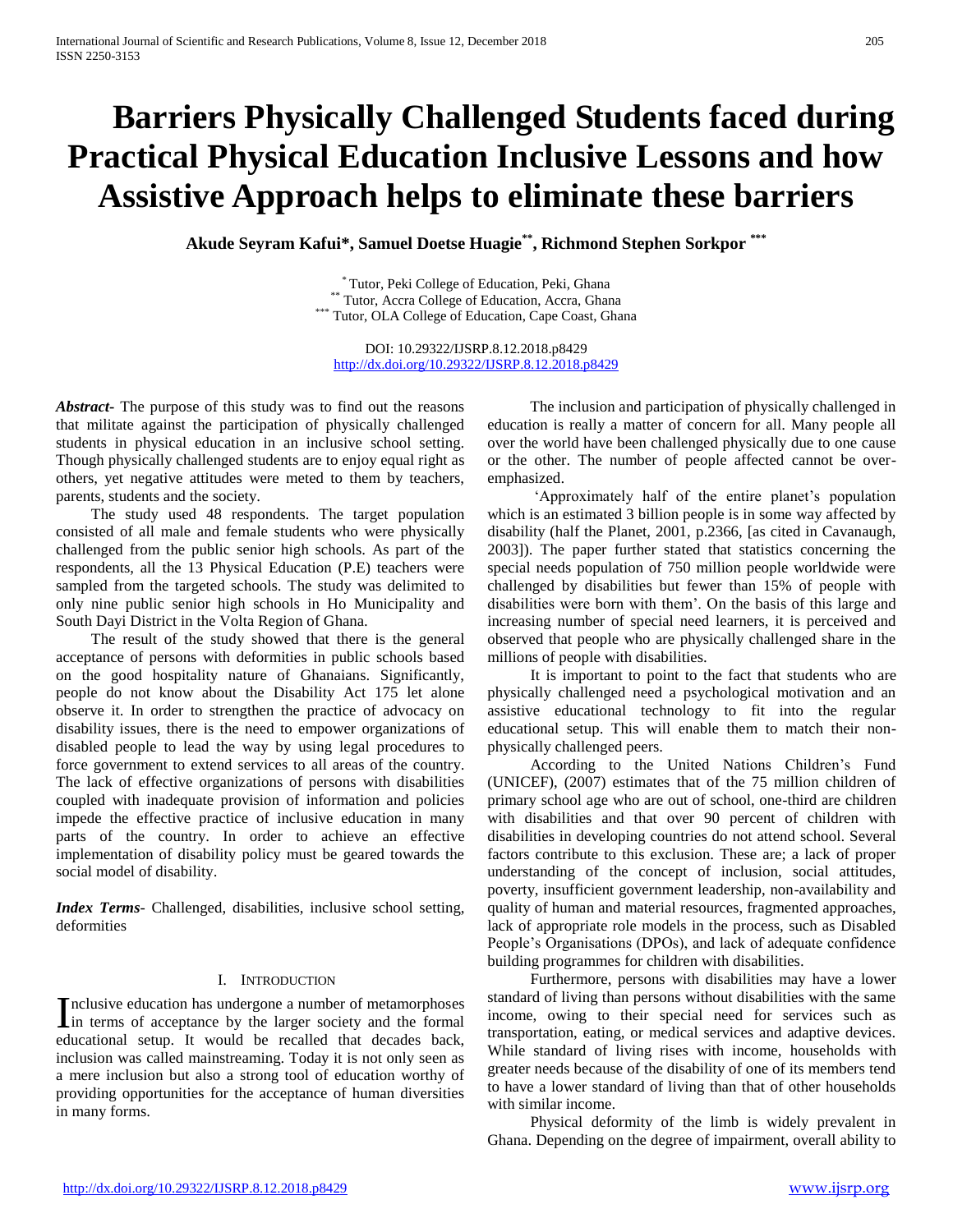interact with others as the demands of everyday life may be seriously affected.

According to the outcome of the twenty-third  $(23^{rd})$ special session of the General Assembly (2000), it came out that physical disability results in low self-esteem and psychological trauma, especially to the females in society. Physically challenged persons often develop complexity syndrome in society. The interpretation of disability in Ghanaian society is rather discriminatory and as a result those who experience them become self conscious of their condition. In Ghana where education has become the norm, physical disability is an impediment to the future of the physically challenged. It is upon this that mainstreaming was institutionalized to address the need of the physically challenged.

 In the United States for example, mainstreaming came to replace segregation of individuals with disabilities including the physically challenged students or pupils into the regular classroom through Public Law (PL) 94 142. Mainstreaming focused on the right to equal education for both physically challenged and the non-physically challenged learners in a regular classroom setting. Not long, inclusive education came to replace mainstreaming to enforce Individual with Disabilities Education Act (IDEA) Amendments of 1997. The inclusive education has come to provide education for all children in the public education setting.

 Inclusive education is a global agenda (Pijl, Meijer, & Hegarty, 1997 'as cited in Agbenyega, 2007]), however, it is context specific in terms of meaning and practice since it has not got any definite definition. Generally, inclusion in education means, "full inclusion of children with diverse abilities in all aspects of schooling that other children are able to access and enjoy" (Loreman, Deppeler & Harvey, 2005, p.2). All children can learn when teaching is effective and meets individual strengths and learning needs (Ainscow, 1999; Corbett, 2001; Gale, 2001; Lindsay, 2003).

 The policy guiding the principle and practice of inclusion was first adopted at the World Conference held in Salamanca, Spain in June 1994, now regarded as the Salamanca Statement by United Nations Educational Scientific Organisation (UNESCO, 1994). The statement has drawn global attention to access and quality in delivery of special needs education. Considering the importance this could have, it was later emphasized at the World Educational Forum at Dakar, Senegal in 2000 and supported by the UN Standard Rules on the Equalization of Opportunities for Persons with Disabilities proclaiming participation and equality for all. The Salamanca Conference recommended the following to governments of various countries in the world as a matter of urgency to;

- i) Give the highest policy and budgetary priority to improve education service so that the children could be included, regardless of difficulties.
- ii) Adopt as a matter of law or policy the principle of inclusive education and to enroll all children in ordinary schools unless there are compelling reasons for doing otherwise.
- iii) Ensure that organizations of people with disabilities along with parents and community bodies are involved in planning and decision-making.
- iv) Put greater effort into pre-school strategies, as well as vocational aspects of inclusive education. Most important, paragraph 2 of the Salamanca statement, spelt out 5 major clauses as key issues in inclusion.
- a. Every child has a fundamental right to education, and must be given the opportunity to achieve and maintain an acceptable level of learning.
- b. Every child has unique characteristics, interests and learning needs.
- c. Education system should be designed and educational programs implemented to take into account the wide diversity of these characteristics and needs.
- d. Those with special educational needs must have access to regular schools which should accommodate them within a child-centered pedagogy capable of meeting these needs.
- e. Regular schools with this inclusive orientations are the most effective means of combating discriminatory attitudes, creating welcoming communities, building an inclusive society and achieving education for all. Moreover, they provide an effective education to the majority of children and improve the efficiency and ultimately the cost-effectiveness of the entire education system. By this, all children including those with special educational needs were to be educated in the regular school where equal opportunities and access were to be guaranteed.

 Ghana's concept of inclusive education, however, is aligned with her Free Compulsory Universal Basic Education (FCUBE) policy increasing access, retention and participation of all students of school going age in education and not the movement and provision of education to children with disabilities in regular schools. The emphasis is on changing school culture and organization to providing resources and to building capacity on special and regular schools to offer new opportunities to pupils who may have previously or continue to experience learning difficulties (Ghana Education Service (GES), 2004; Hayford, Agbeko, Gadagbui, Avoke, Boison, 2002).

 The government of Ghana since independence regards education as a fundamental human right for all citizens and it has enshrined this right in the Legal Framework of Education. The 1961 Education Act is the principal legislation concerning the right to education for all children in Ghana, it states that;

Every child who has attained the school going age as determined by the Minister shall attend a course of instruction as laid down by the Minister in a school recognized for the purpose by the Minister (GES, 2004, p.2).

 In the Ghanaian educational sector, one wonders whether there are laws backing inclusive education. Ghana's disability bill was passed on  $23<sup>rd</sup>$  June, 2006 after many years of agitation. It has 12 main objectives. The following are excerpt from the bill:

- i. Create an enabling environment for the full participation of People with Disabilities (PWDs) in national development.
- ii. Facilitate the employment of PWDs in all sectors of the economy.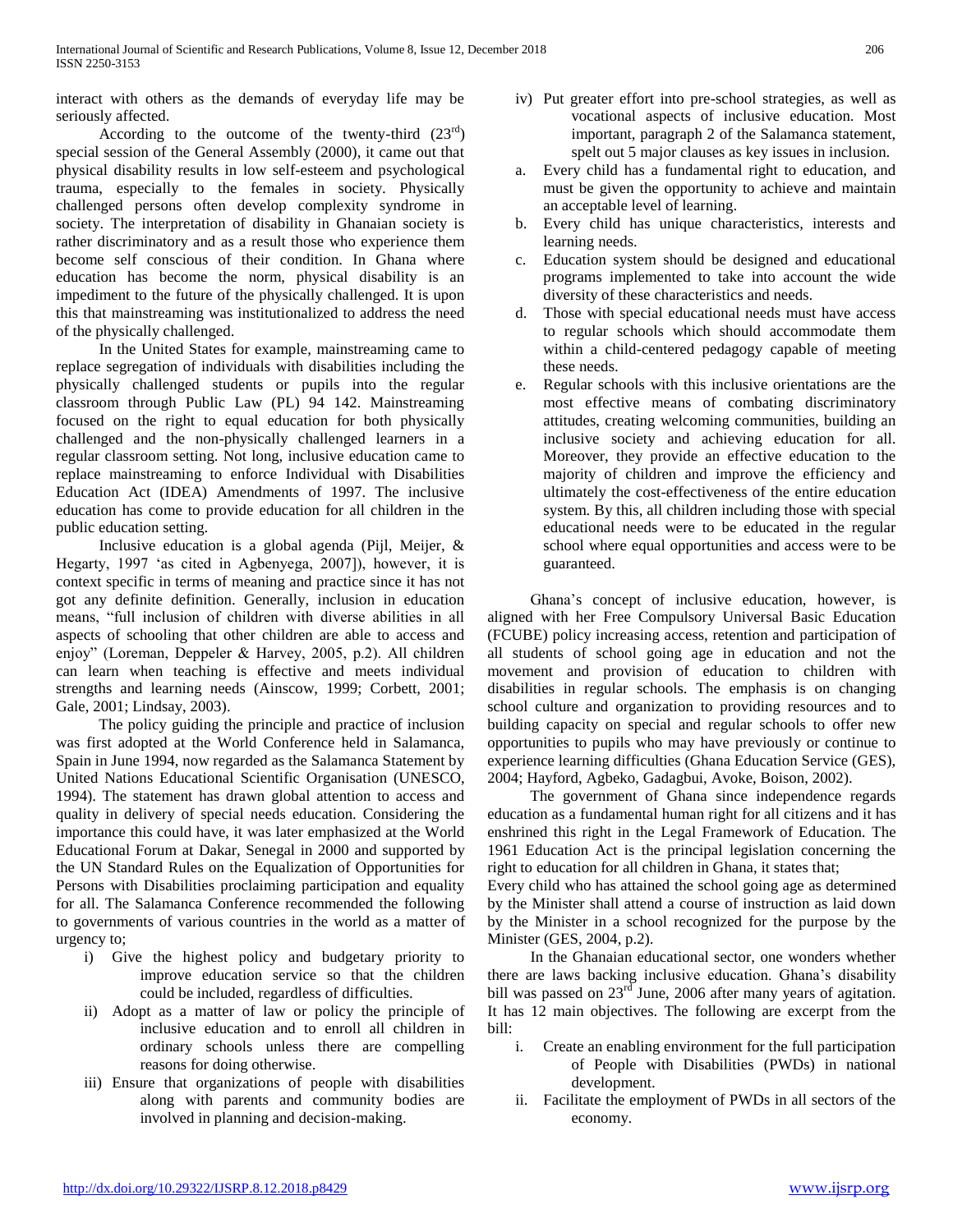- iii. Promote disability friendly roads, transport, and housing facilities.
- iv. Ensure access of PWDs to effective health care and adequate medical rehabilitation services.
- v. Ensure that women with disability enjoy the same rights and privileges as their male counterparts.
- vi. Ensure that law enforcement personnel in cases of arrest, detention, trial, and confinement of PWDs take into account the nature of their disabilities.
- vii. Ensure access of PWDs to the same opportunities in recreational activities and sports as other citizens.

 After its passage, its implementation has been a big issue. This hinders the inclusive education in so many ways. The knowledge of so many Ghanaian educationists on the inclusive education seems to be very low. Based on this, the approach to teaching physical education and the wrong perception about the subject conflicting with the coaching of sports has relegated the participation of physically challenged students in the general physical education. It is obvious to state that most teachers, even some physical educationist do not see the teaching of physical education as a process that uses carefully planned and selected movement activities to attain an optimal physical, emotional, social health and mental fitness skills in an individual or the learner.

#### II. STATEMENT OF THE PROBLEM

 Physical education, an aspect of education which aims at helping students to enjoy an optimal health in order to obtain educational success cannot see the physically challenged denied their right of inclusive education.

 According to DePauw and Gavron, (1991), "there is a paucity of empirical research on coaches of athletes with physical disabilities; in fact, literature pertaining to their expertise is almost nonexistent". They added that, "the need for empirically based research on these coaches is undisputed especially with the recent increase in sporting events and opportunities for athletes with physical disability (DePauw & Gavron, 2005; Reid & Pupas, 1998). This therefore exposes the challenges this category of students face while on the academic ladder. Efforts like governmental policies ensure that these people enjoy equal right yet negative attitudes by teachers, parents, students and the society towards inclusion jeopardize government effort.

#### III. PURPOSE OF THE STUDY

 The purpose of the study was to find out the reasons that militate against the participation of physically challenged students in physical education in an inclusive school setting. The study also aimed at finding out how the level of task difficulty assigned to a physically challenged student affects his/her participation in an inclusive class.

#### **Research Questions**

1. How do teachers accept physically challenged students in physical education class?

- 2. How do physically challenged students benefit from inclusive education?
- 3. What are the barriers for physically challenged students in the inclusive setting?
- 4. What changes would assistive approach bring to the inclusive education?

#### IV. METHODOLOGY

 This study adopts an exploratory survey design. Blurtit (2012) defines exploratory study as a study that is undertaken when little is known about a subject or no information is available on how a similar problem or similar research issues have been solved in the past. Generally it is the heavy preliminary work in investigating practically anything. It is there to acquire primary research and actually compile any and all preexisting knowledge, albeit limited in most cases. It then seeks to establish and portray this in a coherent manner for interpretation. Cherry (2009) defines survey as a data collection tool used to gather information about individuals. Surveys are commonly used in psychology research to collect self-report data from study participants. A survey may focus on factual information about individuals, or it may aim to collect the opinions of the survey takers' (Cherry, 2009).

 The population for this study was 48 from the ten senior high schools sampled from south Dayi District and Ho Municipal in the Volta Region. The target population consisted of all male and female students who are physically challenged from the public senior high schools. As part of the respondents, all the 13 Physical Education (P.E) teachers were sampled from the targeted schools.

 Based on the problem understudy, the researcher used the purposive sampling which is a non-probability sampling technique to select the nine public senior high schools. The same technique was used to select the respondents from the public schools for the study. The researcher used this technique because it enabled him to arrive at the very respondents the researcher used for the study.

 The instrument for data collection was questionnaire. The researcher administered the instrument personally. The respondents were educated and assured privacy and security after their consent. The respondents were adequately informed on the significance of the exercise. Within the five days, respondents chosen were invited to respond to the sixteen-item questionnaire. All persons with physical deformity (challenged) were made to respond to the questionnaire independently.

 Frequencies and percentages of the responses were determined, presented and discussed. These statistical methods were chosen because the research aimed at finding reasons that militate against the participation of physically challenged students in physical education in an inclusive school setting.

#### V. RESULTS/DISCUSSIONS

 The study also aimed at finding out how the level of task difficulty assigned to a physically challenged student affects his/her participation in an inclusive class.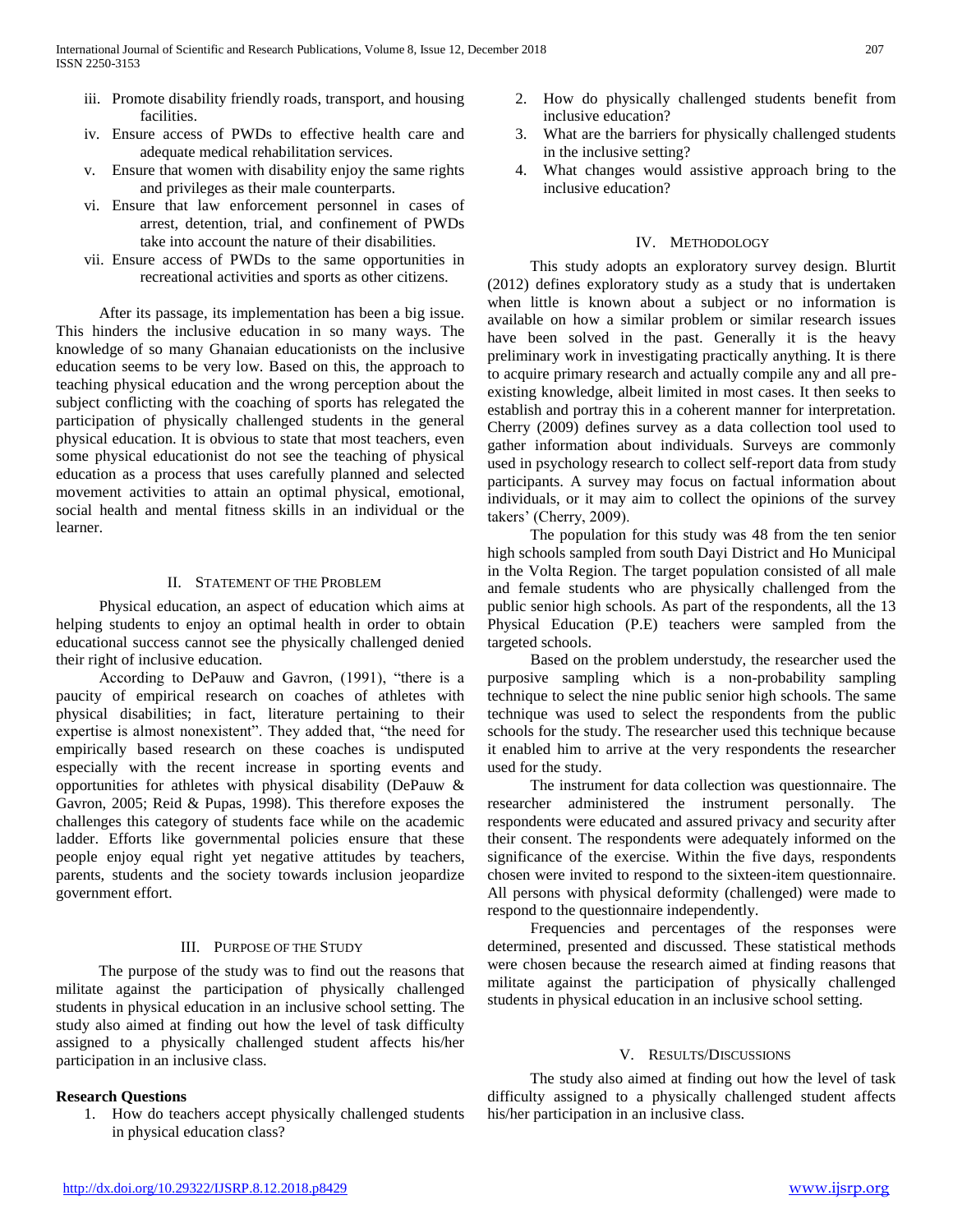## **Table 1: Response to Teacher' Engagement of Students with Disability in Practical P.E. Lessons**

| Response  | Frequency | Percentage (%) |
|-----------|-----------|----------------|
| Yes       | າາ        | 96             |
| No        |           |                |
| No answer | -         |                |
| Total     |           |                |

 According to table one, an absolute number of 21 representing (96%) of the respondents indicated that they were engaged in practical P.E. lessons in the inclusive setting. An absolute number 1 representing 4% indicated students with deformity on the limbs were not engaged in practical P.E. lesson.

# **Table 2: Response to Teachers' Encouragement of Students with Disability to take part in P.E.**

| Response  | Frequency | Percentage (%) |
|-----------|-----------|----------------|
| Yes       | 24        | 100            |
| No        | -         | -              |
| No answer | -         | -              |
| Total     |           | 100            |



 From figure one and its corresponding graph above, all the respondents showed that teachers encourage them to take part in P.E.

# **Table 3: Response to how teachers treat students with disability as compared with non-disable students**

| Response  | Frequency | Percentage (%) |
|-----------|-----------|----------------|
| Yes       |           | 63             |
| Nο        |           | 33             |
| No answer |           |                |
| Total     |           |                |



 From figure two and its graph above, sixty three percent (63%) of the respondents showed that teachers gave equal treat to students with disability as in relation t the non-disable students. Contrary to the above, thirty three percent (33%) of respondent showed that students with physical deformity were not given good attention that was demanded or were not taking care off very well. Four percent (4%) of respondents indicated that they had no idea to share when it comes to teacher-learner relationship with respect to physically challenged students.

## **Table 4: Response to Students' Involvement in P.E. Practical Lessons**

| Response  | Frequency | Percentage (%) |
|-----------|-----------|----------------|
| Yes       |           |                |
| No        |           |                |
| No answer |           |                |
| Total     |           | 100            |

 From table four, ninety-two percent (92%) showed that all students were involved in practical P.E. lesson. Students with physical deformities were all engaged or involved in practical P.E. lesson.

 On the other hand, four percent (4%) said that students with physical deformities were not involved during practical P.E. lessons. The first four percent who have no answer to whether students with physical deformities were involved in practical P.E. lessons.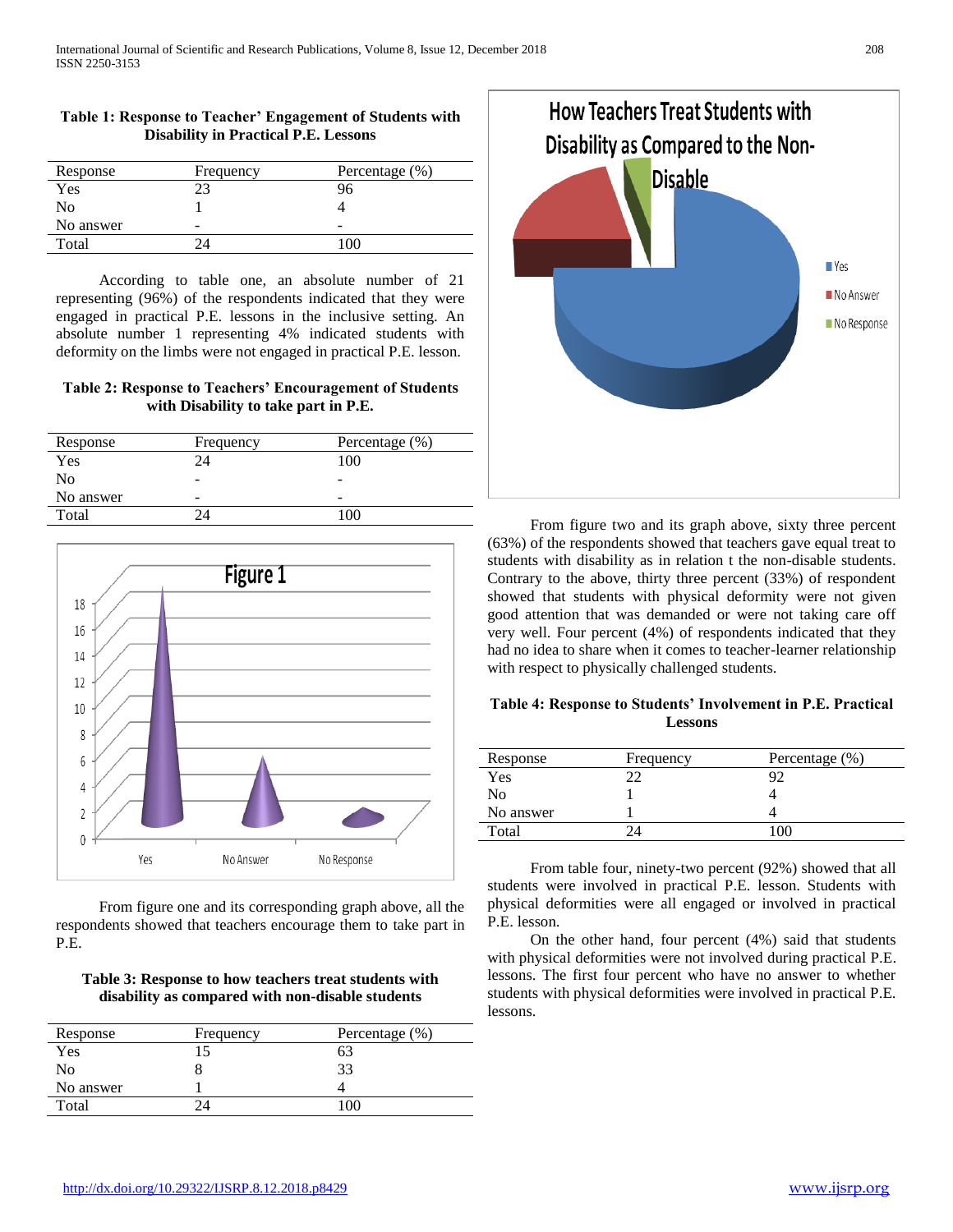| Response  | Frequency | Percentage (%) |
|-----------|-----------|----------------|
| Yes       | າຈ        | 96             |
| No        |           |                |
| No answer | -         |                |
| Total     |           | ۱OC            |

**Table 5: Teachers' Response to whether P.E. Contributes to Students' Health and well being**

 Table five indicated that ninety six percent (96%) of the respondents believed that students' engagement with physical education affects positively their health and well being. The engagement with the subjects physical education improves or enhances the health and well being of the students irrespective of his physical stature (nature). Four percent (4%) of the respondents were of the view that physical education does not influence the health and wellbeing of students.

 There was no absolute number who did not have any idea whether P.E. contributes to the health and well being of the student.

## **Table 6: Physical Education as a Tool for Development of Knowledge on the Rules and Laws of various Games, Attitudes, and Motor Skills/Fitness**

| Response |      | Frequency |               |      | Percentage $(\% )$ |            |
|----------|------|-----------|---------------|------|--------------------|------------|
|          | Laws | Attitude  | <b>Skills</b> | Laws | Attitude           | Skills     |
| Yes      | 23   | 23        | 23            | 96   | 96                 | 96         |
| No       |      |           |               |      |                    |            |
| No       | -    |           |               |      | -                  | -          |
| response |      |           |               |      |                    |            |
| Total    |      | 24        | 94            | 100  | 100                | $($ $()()$ |



 From figure three and its corresponding table, an absolute number of twenty three (23) out of twenty four (24) represents the view that physical education is a tool for developing students' knowledge on rules and laws of the games, attitudes and motor skills or fitness.

 Contrary, out of an absolute number of twenty four (24), one (1) was of the view that physical education was not a tool for developing knowledge on the rules, and laws of the games, attitudes and motor skill/fitness.

## **Table 7: Teacher's response on how P.E. helps students with deformities to interact with peers and the society at large**





 From table 7, eighteen (18) out of twenty four (24) respondents were of the view that physical education help students with deformities to interact with their peers and the society at large. It created a conducive ground for them to interact with their peers and others better. Five (5) out of the twenty four (24) responses indicated that physical education does not help students with deformity compared to their 'able' peers. One (1) responses out of the twenty (24) had no response.

# **Table 8: Teacher's Responses to the Awareness of the Disability Act of Ghana**

| Response  | Frequency | Percentage (%) |
|-----------|-----------|----------------|
| Yes       |           |                |
| No        |           |                |
| No answer | -         | -              |
| Total     |           |                |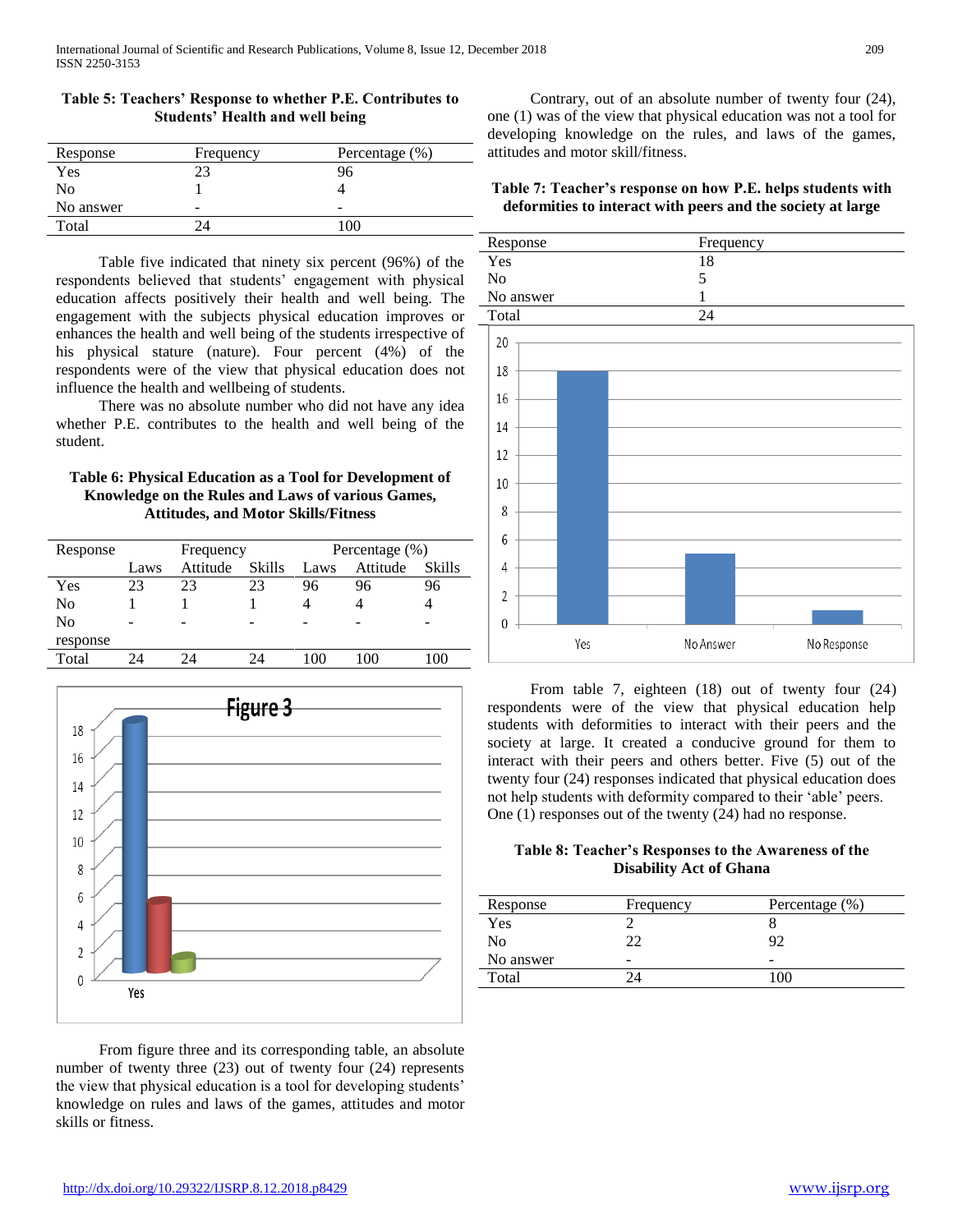

 Figure five above indicated that, eight percent (8%) of the respondents said that they were aware of the disability act of Ghana while ninety two percent (92%) were of the view that they were not aware of the disability act of Ghana. At least each respondent knows that he or she is either aware or not aware of the disability act of Ghana.

# **Table 9: Teacher's response to whether students with deformities need any assistive material to enhance their participation in the inclusive setting**

| Response    | Frequency | Percentage (%) |
|-------------|-----------|----------------|
| <b>Yes</b>  | h         |                |
| No          |           | 29             |
| No response |           |                |
| Total       |           |                |

 Table 9 indicated that, sixty-seven percent (67%) of the teachers who responded to the questionnaire demanded that assistive materials are to be provided to students with physical deformities so that this participation would be enhanced.

 Twenty-nine percent 29% said that students with deformities could survive and fit in the inclusive setting even without the assistive materials. Four percent (4%) of the respondents could not tell whether the physically challenge need any assistive material to enhance their participation in the inclusive setting.

#### **Table 10: Teacher's response on whether students with deformities are being called all kinds of names based on their disability**

| Response  | Frequency | Percentage $(\% )$ |               | Table 14: Whether teachers assign task to students wi<br>disability based on their disability and ability level |                    |
|-----------|-----------|--------------------|---------------|-----------------------------------------------------------------------------------------------------------------|--------------------|
| Yes       |           |                    |               |                                                                                                                 |                    |
| No        |           | 40                 | Response      | Frequency                                                                                                       | Percentage $(\% )$ |
| No answer |           |                    | $\rm{v}_{es}$ |                                                                                                                 | 86                 |
| Total     |           | 100                | No            |                                                                                                                 |                    |

 From table 10 above, forty-six percent of respondents express the view that students with deformities were called all sort of names based on their deformities. The same percentages of respondents oppose the view that students who were physically challenged were not called names of all kind.

 Eight percent of the respondents decline by not expressing their views on this issue.

## **Table 11: Teacher's responses on whether students' with disability likes the nicknames giving to them by their colleagues in the inclusive setting**

| Response  | Frequency | Percentage (%)           |
|-----------|-----------|--------------------------|
| Yes       |           | 15.2                     |
| No        |           | 81.8                     |
| No answer | -         | $\overline{\phantom{a}}$ |
| Total     |           |                          |

 From table 11 above, based on the statistics in table 10, eighteen point two percent (18.2%) of the respondents welcomed the names given to them by their peers but eighty one point eight percent (81.8%) frown on the names given to them by their colleagues.

Pupils Responses

## **Table 12: Pupil's response to whether teachers teach practical lessons**

| Response       | Frequency                | Percentage (%) |
|----------------|--------------------------|----------------|
| Yes            |                          | 100            |
| N <sub>0</sub> | $\overline{\phantom{a}}$ | -              |
| Total          |                          | $\alpha$       |

 Table 12 above indicated that, all the fourteen respondents who were physically challenged with one kind of physical deformity on their body agree to the fact that their physical education teachers teach practical lessons. It is therefore obvious that hundred percent (100%) of the teachers) teach practical P.E.

#### **Table 13: Involvement of students with deformities in practical physical education lesson**

| Response | Frequency | Percentage (%) |
|----------|-----------|----------------|
| Yes      |           | 86             |
| ΝO       |           | $\overline{4}$ |
| Total    |           |                |

 Table 13 above showed that, eighty six percent (86%) of the respondents said, they were involved in practical P.E. lessons but fourteen percent said that they were not involved in practical P.E. lesson.

# **Table 14: Whether teachers assign task to students with disability based on their disability and ability level**

| . |  |
|---|--|
|   |  |
|   |  |
|   |  |
|   |  |
|   |  |
|   |  |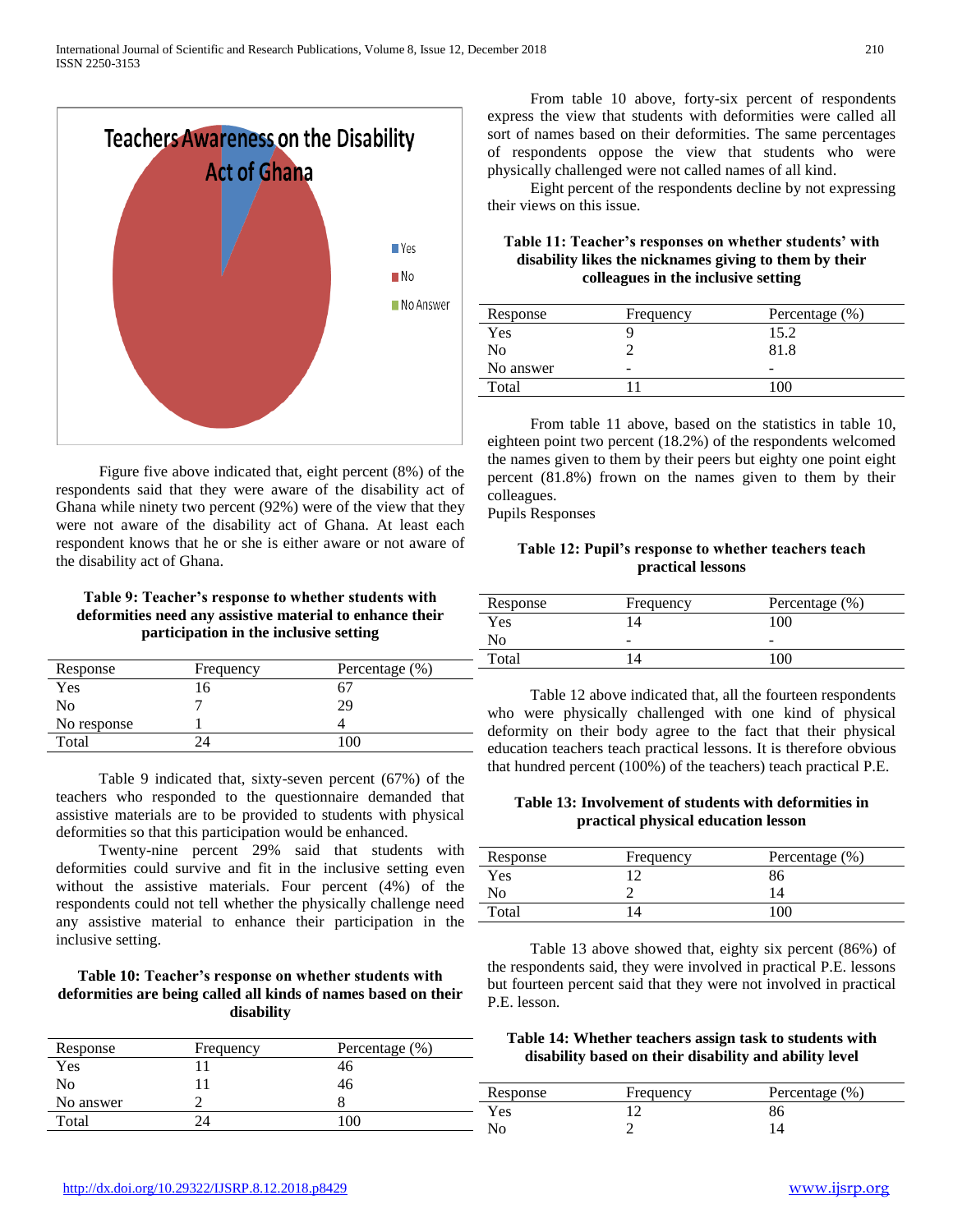| $\mathbf{H}$<br>otal |                                                                                                                 |                                                                                                                 |    |                      |
|----------------------|-----------------------------------------------------------------------------------------------------------------|-----------------------------------------------------------------------------------------------------------------|----|----------------------|
|                      |                                                                                                                 |                                                                                                                 |    |                      |
|                      | the contract of the contract of the contract of the contract of the contract of the contract of the contract of | the contract of the contract of the contract of the contract of the contract of the contract of the contract of | -- | $\sim$ $\sim$ $\sim$ |

From table 14, eighty six percent (86%) said that, tas given to them to perform was based on their ability and disability level while fourteen percent (14%) said, task assign to them to do in P.E. class was not considered on the fact that they were physically challenged.

# **Table 15: Whether teachers encourages students with disability who dislike practical P.E. lessons**

| Response   | Frequency | Percentage (%) |
|------------|-----------|----------------|
| <b>Yes</b> |           | 86             |
| No         |           |                |
| Total      |           | '00            |

 Table twelve, above showed that, two (2) respondents out of fourteen (14) believed that teachers do not encourage them to engage in practical P.E. They do not whip up their interest. However twelve (12) of the respondent representing eighty six percent (86%) said they were encouraged to create likeness for the practical P.E.

## **Table 16: Responses to whether students with disability wish to be in a segregated school**

| Response | Frequency | Percentage (%) |
|----------|-----------|----------------|
| Yes      |           | 14             |
| No       |           | 86             |
| Total    |           |                |

 From table 16, fourteen percent (14%) of the respondents who were actually physically challenged wish to school in the segregated settings but eights six percent (86%) of the respondents wanted to continue in the inclusive setting.

## **Table 17: Response to whether teachers use assistive approach to help teach in the inclusive setting**

| Response  | Frequency      | Percentage $(\% )$ |
|-----------|----------------|--------------------|
| Yes       |                | 65                 |
| No        |                |                    |
| No answer |                | $\overline{4}$     |
| Total     | $\overline{4}$ | l OC               |

 Table 17 indicated that, sixty-five percent (65%) of the respondents used assistive approach and materials to help teach physical education to suit their conditions. Twenty one percent (21%) do not see teachers use assistive approach in handing P.E. for the physically challenged students. Fourteen percent (14%) of the respondents do not see whether or not teachers use assistive approach to teaching the physically challenged students.

# **Table 18: Response to whether teachers recommend inclusive setting**

| Response | requency | Percentage (%) |
|----------|----------|----------------|
| r es     |          |                |

|    | ΝO          |     |  |
|----|-------------|-----|--|
|    | No response |     |  |
| sk | Total       | 100 |  |
| tv |             |     |  |

 Table 18 above indicated that, sixty five percent (65%) of the respondents said that P.E. teachers recommended the inclusive education while fourteen percent were convinced that the teachers did not recommend it.

## VI. FINDINGS AND DISCUSSIONS

## *Teachers' Response*

 Table one revealed that teachers do engage students with physical deformity in practical P.E. lesson. Every child has a legal right to P.E. class. Federal Law of Disability Act, 2006 Act 715 – Ghana states that, all children regardless of their handicap and condition are entitled to free and compulsory education.

 A student may only used minimal assistance with physical activities and access or may require a role in his Education Program (IEP) comes into play. This is therefore supported by McGregor and Vogelbert (1998) that general teacher education programmes should be designed to include content related to inclusion concepts, including assistive technology. It is therefore observed that not all teachers engaged students with disability in practical physical education lessons based one reason or the other. It is significance to introduce Adapted P.E. in the colleges of education so that teachers will be equipped to handle all level of abilities. [www.hlst.itrn.a.c.uk/resources/link304.html](http://www.hlst.itrn.a.c.uk/resources/link304.html) supported the issue that in many cases, regular P.E. teachers are not equipped with the knowledge and skills to effectively include children with disability into their classes (North Carolina Physical Education 4 me 2007).

 Table two illustrates teachers' encouragement of students in taking part in physical education lessons. It was observed that all teachers encouraged students to take part in physical education lessons. This is supported with the declaration of independence of July  $4<sup>th</sup>$  1776. 'We hold these taught to be self evident all men are created equal, that they are endowed by their creator with certain unalienable rights, that among these one life, liberty and the pursuit of happiness'. The philosophy is founded on the tenets of disability right advocacy which have historically promoted the involvement of people with disabilities in all facets of society.

 It is obvious to say that all physical education teachers understood the importance of engaging a child in P.E. lessons that is how come there was a hundred percent assertion that all students are encouraged to take part in practical physical education lesson irrespective of the individual challenge.

 Table three provided evidence on how teachers treat students with disability as compared to other students. The chart clearly indicated that sixty three percent (63%) of the P.E. teachers who responded to the questionnaire proved that majority handled disability with care. Even though at most thirty-seven percent (37%) of the teachers showed that they do not treat physically challenged students well, most did better if not best. Statistics revealed that a few teachers do not see the need to observe the law that promotes the right of the physically challenged.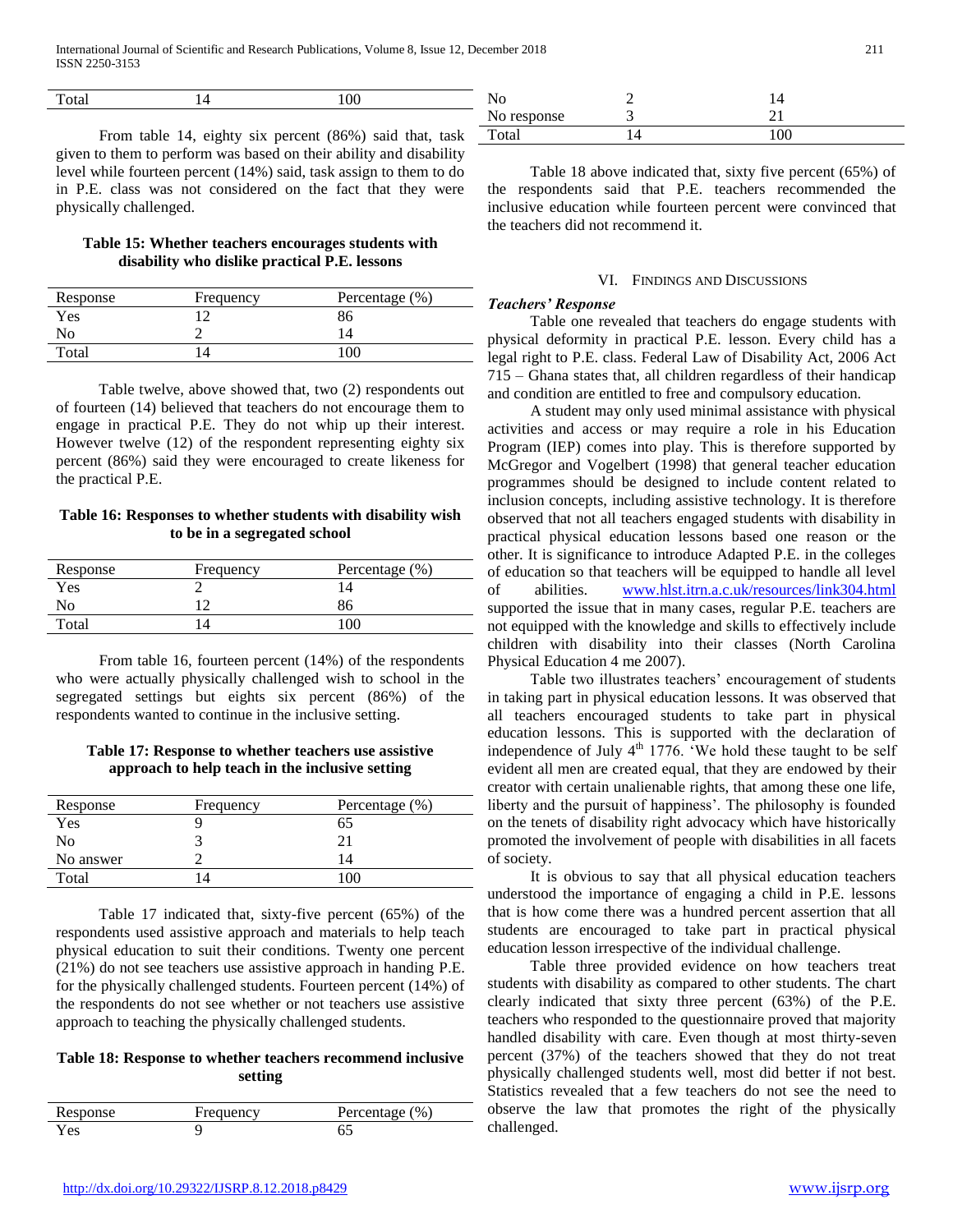Table four showed detailed teacher's involving students in practical physical education lessons. It was evident that only four percent of physical education teachers whose response did not consider involving physically challenged students in practical physical education lessons. Apart from that four percent of respondents kept their reservations on whether they involved students in practical P.E. lessons or not. Ninety-two percent (92%) really involved students in lessons.

 Forestenzer and Kent (2001) supported that school professionals and educational researchers work to foster a rich social environment that provides strong social support network. This requires a keen awareness of the social activity and relations that exist within the school, and an effort on the part of all staff to foster a positive and nurturing environment while they are working the school setting. Exposing the youth to these types of positive social support may encourage them seek out similar support networks when they leave area of work for professional as social support is known to be the strongest influence towards a positive adjustment.

 Basically, the ninety-two percent (92%) who involved every student irrespective of the challenges displayed high sense of professionalism while the other eight percent showed how unprofessional they were challenged. Ninety-six percent (96%) of the respondents believed that P.E. positively affects the health and well being of student. It is only four percent of the respondents who felt physical education has no significances change in the health and well being of the student.

 According to the study of Emory University and the University of Georgia, 1998, in support of the issue above, participation in sports improve in strength, coordination, flexibility, endurance. In addition parents and teachers reported that children are less likely to be depressed and often shows improvement in behaviour, academic and interaction. The study also indicated that many parents noted a decrease in secondary health complication as when their children became less sedentary.

 Table seven revealed that seventy-five percent (75%) of ndents were of the opinion that physical education is an interactive subject area that helps students to interact better with peers and the society at large. Even though at least twenty-one percent (21%) opposes to this assertion, majority was with the conviction that physical education creates the conducive ground for a perfect inclusive education

 Schiller (2006) agreed that inclusion is important as P.E. serves as an interactive device for both the physically challenged and the non-challenged. Schools often keep handicapped children and able bodied apart setting aside a special time for every child, disable or not is going to be on the starting football team but to the content that you don't make a greater opportunity to be seen like they are unusual. TipRoao.com. added, students gain confidence and the needed exposure when they learn together. It also helps them to understand each others challenged. Giangreco, (1994) continued to support that inclusive education provides opportunities for teachers to model acceptance of human diversity in its many forms (e.g. culture, race, gender and disability) if we want to encourage the next generation to accept and value diversity, what better opportunity than welcoming students with disabilities into the classroom as full, participating members? The expanding diversity of the students population reflects the corresponding expansion of diversity in our communities, which highlights the need for students to learn how to live, work, and play harmoniously with people who have widening range of personal characteristics.

 Inclusion is a philosophy in which 'all individuals can participate in physical activities that enable them to be motorically, cognitively, and affectively successful within a community that embraces diversity.

 Table eight displayed the level of awareness of the disability Act of Ghana. Teacher's response showed that only eight percent understand the right of the disabled in Ghana. Ninety-two percent proved that they were not aware of the disability Act of Ghana for that matter the right of the physically challenged in the inclusive school setting. After the 1992 constitution of Ghana, the disability Bill was passed in 2006 after so many years of agitation. Besides, estimates of international agencies, UNESCO, the lead agency for the Flagship, more than 90 percent of children with disabilities in developing countries do not attend schools. This is a good testimony as Ghana is a typical developing country, hence, majority of the inhabitants have little or no idea about the Disability Act 715 of Ghana.

 Table nine showed how teachers see the need for the use of assistive materials to enhance the full participation of the physically challenged. Sixty seven percent (67%) agreed that they use assistive materials and twenty nine percent (29%) feel they do not use any material to assist them to adapt and fully participation in Physical Education lesson. Four teachers do not know whether they need the assistive materials or not. Technology tools can make a significant different for students with disabilities. According to the MDG report, (Serbia, 2005) policy for persons with disabilities is made to provide Personal Assistants to Persons with Disabilities programme to support persons with disabilities to become active and to work. This is to ensure assistive to enforce full participation of the physically challenged.

# VII. STUDENTS' RESPONSE

 Table ten showed how students who are physically challenged were involved in practical physical education. Eightysix percent of the students who responded to the questionnaire showed that they were involved in full participation in practical P.E. lessons. Though, fourteen percent (14%) said they were not involved in practical P.E. lessons. It was obvious that a good number of the physically challenged involved themselves in practical P.E. lessons. It is clear to say that the fourteen percent were denied or are denying themselves the health and skill benefits of engaging in P.E. lessons. Besides, their social life may also be affected as a result of not taking part in practical physical education.

 Table 13, 14 and 15 explained involvement of students with deformities in practical P.E. lesson, teachers assigning task to students with disability based on their disability and ability level and whether teachers encourages students with disability who dislike practical P.E. lessons. Interestingly, the three tables exhibit the same level of percentage as to how the physically challenged were involved, assigned task and encouraged in the mist of dislike and fear associated with the course. An absolute number of twelve (12) out of fourteen (14) representing eighty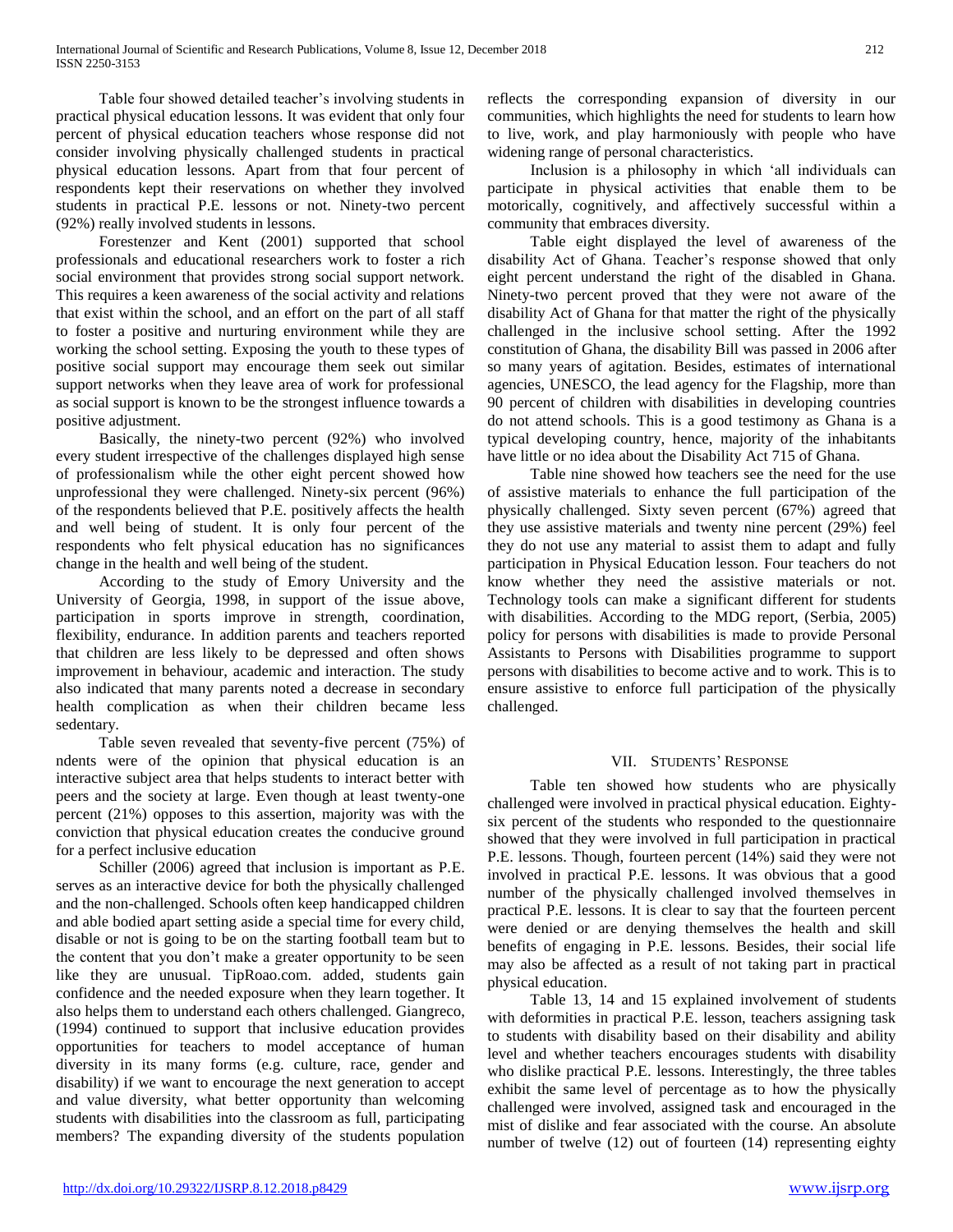six percent said that teachers involved them, gave them task to perform and motivated them to increasingly love the practice of physical education. Two percent respectively disagreed to their involvement, task engagement and motivation. It was observed that majority of the physically challenged are in one way or the other benefiting from physical education while a few seem to be left out. This may be attributed to the fact that the state of the disability scares the teacher to engage the student or even motivate him or her to engage in practical P.E.

 Lytle, Lavay, Robinson & Huettig (2003) said teachers should promote physical education classes and activities via a Web page. Assign students to gain information via the web rather than using more traditional learning strategies. For example, they can gain information regarding the history of sports (Negro Baseball Leagues [http://www.blackbaseball.com\)](http://www.blackbaseball.com/), rules, equipment, sports organizations, and techniques.

 In table 16, fourteen percent (14%) of the respondents who were actually physically challenged wish to school in the segregated settings but eighty six percent (86%) of the respondents wanted to continue in the inclusive setting. It was deduced that 86 percent of the respondents experienced a high sense of security from both teachers and the non disabled students. Fourteen percent who wanted the segregated school system could be viewed as students who did not enjoy good company of their peers and sometimes the teachers.

 Table seventeen showed how sixty-five percent (65%) of the respondents used assistive approach and materials to help teach physical education to suit their conditions. Twenty one percent (21%) of the respondents said teachers do not use assistive approach in teaching P.E. for the physically challenged students to fully benefits. Fourteen percent (14%) of the respondents could not tell whether or not teachers use assistive approach to teach the physically challenged students. Disabilities rights leaders have said that the application of assistive approach will be the equalizer of the  $21<sup>st</sup>$  century (Flippo, Inge & Barcus, 1995). Through the use of assistive technology devices, many students decrease their isolation from a special class and become an important part of a regular classroom, which is considered the least restrictive environment. Technology access solutions do exist for students who need assistance with content material. Caption built into multimedia programmes can overcome barriers for students who have disabilities (RESNA, 2001). Assistive technology then may be a basic tool in the educational process for any individual who experiences a disability.

#### VIII. CONCLUSIONS

 In the current study many of the discussion focused on reasons that militate against the participation of the physically challenged students in an inclusive setting. Within the delimitations and limitations of this study, based on the data analysis, the following conclusions were made;

 Special Education Services in Ghana are largely provided in urban areas and district capitals whereas the greater number of persons who need these services are found in the rural areas. Service providers are mainly professionals who teach in the special segregated schools with only a few in mainstream regular classrooms. There is the need for public education in order to foster general acceptance of persons with disabilities in public

schools with requisite specialized support. In order to strengthen the practice of advocacy on disability issues, there is the need to empower organizations of disabled people to lead the way by using legal procedures to force government to extend services to all areas of the country. The lack of effective organizations of persons with disabilities coupled with inadequate provision of information and policies impede the effective practice of inclusive education in many parts of the country. In order to expand the scope for an effective implementation of disability policy ideas must be tailored towards the social model of disability.

#### IX. RECOMMENDATIONS

Based on the results of present study, the following recommendations were made:

- i. Forging stronger cooperation between Special Education and Regular education.
- ii. Providing funding for logistics and support services for the physically challenged.
- iii. Training of teachers on principles and methodology for the physically challenged.
- iv. Appropriateness of school curriculum/flexible school curriculum to facilitate adaptation in School and Colleges' Curriculum. When students are well informed, they can know the measures to adopt to accommodate persons with disabilities.
- v. Involving agencies such as those in the fields of health, social services, psychology and counseling. Each of these should be assigned specific roles in meeting the needs of children with disabilities.
- vi. Having a programme to bring improvement in social attitudes. This could be achieved through the active involvement of parents who have children with disabilities.
- vii. Improving physical architecture to facilitate access.

 From the fore-going, it can be concluded that the practice of inclusive education is not simple. It demands lots of preparation including a strong political will and community participation. Inclusion draws so much on sharing of experiences for it is developmental in scope.

#### **REFERENCES**

- [1] Agbenyega, J. (2007). Examining teachers' concerns and attitudes to inclusive education in Ghana. (Electronic version). International Journal of Wholeschooling. Vol.3 retrieved May 2012, from www.wholeschooling.net/Journal\_of.../3-1%20Agbenyega.doc.
- [2] Ainscow, M. (1999). Understanding the development of inclusive schools. London: Falmer Press.
- [3] ATEN Assistive Technology Education Network (2002). Assistive human potential. Seminole County Public Schools.
- [4] Avoke, M. (2002). Models of disability in the labeling and attitudinal discourse in Ghana. Disability and Society, 17 (7), 769 – 777.
- [5] Blurtit, (2012). What is the definition for exploratory study? Retrieved on May 18, 2012 from www.blurtit.com/q6593226.html.
- [6] Canadian Psychological Association (CPA). (2001). Companion manual to the Canadian code of ethics for Physiologists (3rd ed). Ottawa: Canadian Psychological Association. .